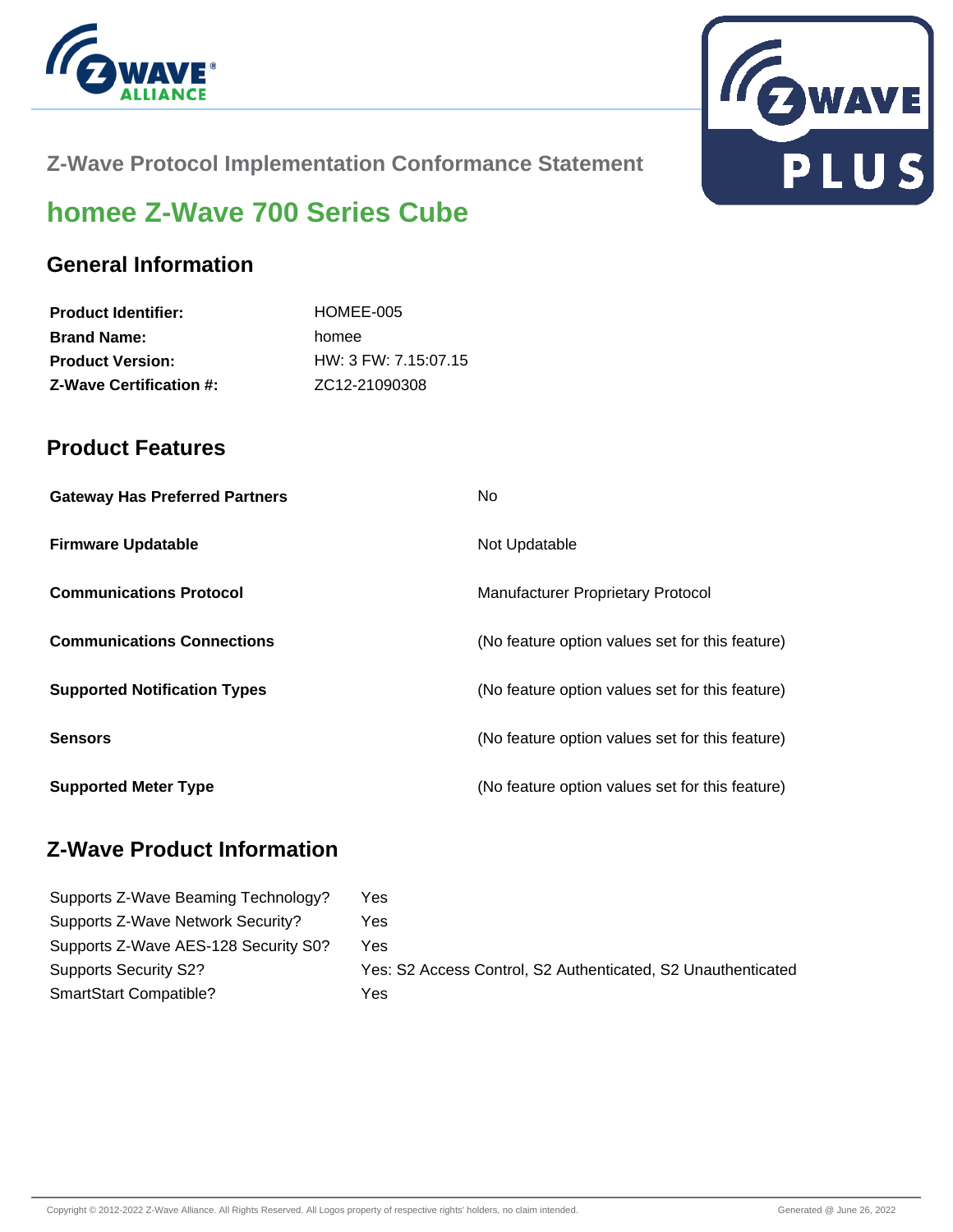**Z-Wave Protocol Implementation Conformance Statement (Continued) homee Z-Wave 700 Series Cube**

### **Z-Wave Technical Information**

| <b>Z-Wave Frequency:</b>               | CEPT (Europe)                       |
|----------------------------------------|-------------------------------------|
| <b>Z-Wave Product ID:</b>              | 0x3800                              |
| <b>Z-Wave Product Type:</b>            | 0x0013                              |
| <b>Z-Wave Hardware Platform:</b>       | EFR32Z                              |
| <b>Z-Wave Development Kit Version:</b> | 7.15.4                              |
| <b>Z-Wave Library Type:</b>            | <b>Bridge Controller</b>            |
| Z-Wave Device Type / Role Type:        | Gateway / Central Static Controller |

# **Association Group Information**

| Group # / Max | <b>Description</b>                                                                                                                                                                                   |
|---------------|------------------------------------------------------------------------------------------------------------------------------------------------------------------------------------------------------|
| <b>Nodes</b>  |                                                                                                                                                                                                      |
| 1/1           | homee supports the association group 1 (Lifeline). A maximum number of 1 node can be added to this<br>association group. The only event sent to this group is the device reset locally notification. |

#### **Supported Command Classes (21):**

| <b>Application Status</b>   | Association Group Information V3 |
|-----------------------------|----------------------------------|
| Association V3              | <b>CRC16</b> Encapsulation       |
| Device Reset Locally        | Firmware Update Meta-Data V5     |
| <b>Inclusion Controller</b> | Indicator V3                     |
| Manufacturer Specific V2    | Multi-Channel Association V4     |
| Multi-Command               | Network Management Basic V2      |
| Node Provisioning           | Powerlevel                       |
| Security S0                 | Security S2                      |
| Supervision                 | Time                             |
| <b>Transport Service V2</b> | Version V3                       |
| Z-Wave Plus Info V2         |                                  |